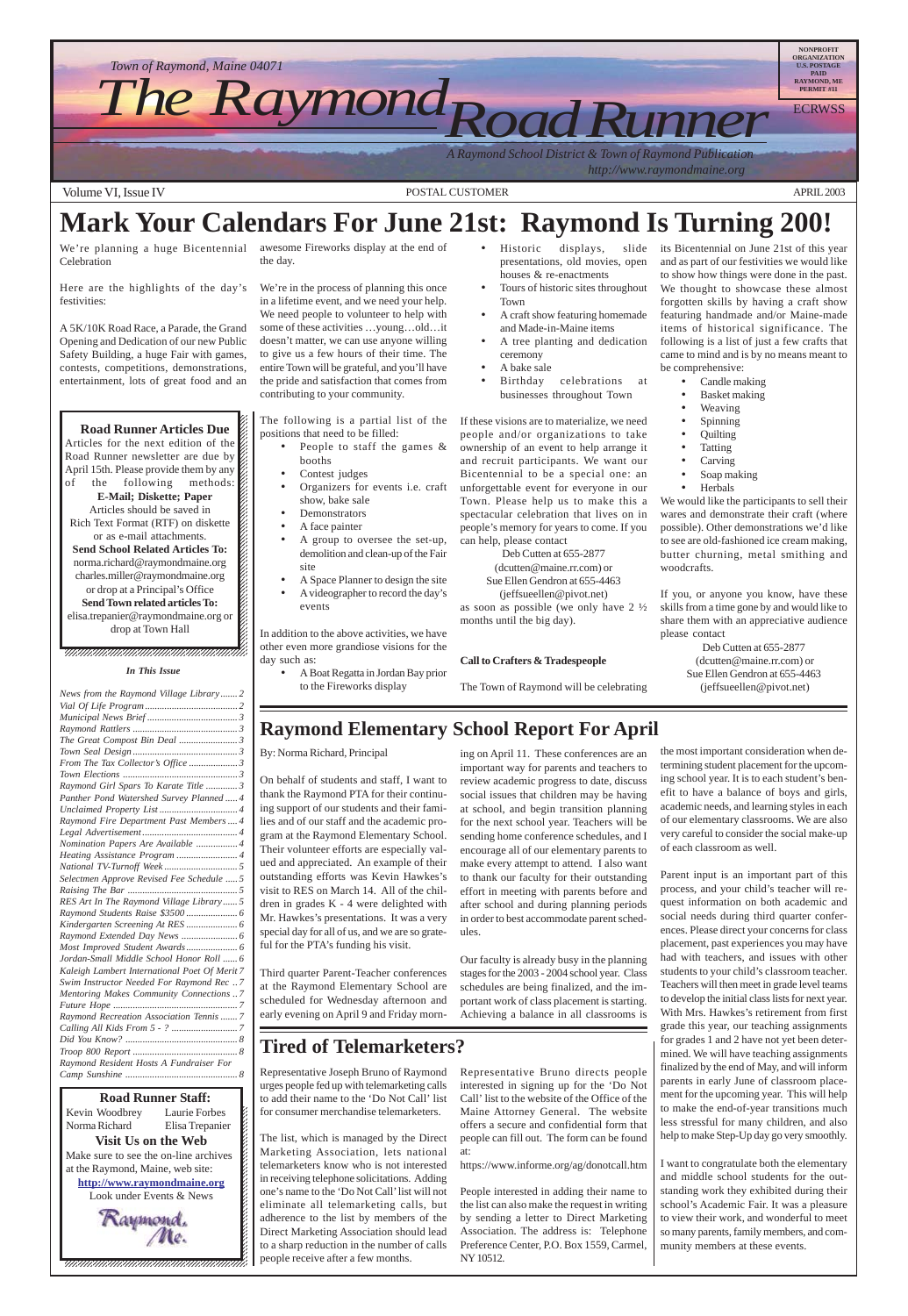| April 2003<br><b>Events and Meeting Schedule</b>                                                                                                                                                      |               |                                                                           |                                                                                                           |                                                                                                                                                                             |               |                 |
|-------------------------------------------------------------------------------------------------------------------------------------------------------------------------------------------------------|---------------|---------------------------------------------------------------------------|-----------------------------------------------------------------------------------------------------------|-----------------------------------------------------------------------------------------------------------------------------------------------------------------------------|---------------|-----------------|
| <b>SUNDAY</b>                                                                                                                                                                                         | <b>MONDAY</b> | <b>TUESDAY</b>                                                            | <b>WEDNESDAY</b>                                                                                          | <b>THURSDAY</b>                                                                                                                                                             | <b>FRIDAY</b> | <b>SATURDAY</b> |
| FB=Fire Barn<br><b>JS=Jordan-Small</b><br><b>KC=Kokatosi Campgnd</b><br><b>RE=Raymond Elementary</b><br>TG=Town Garage RT85<br><b>TH=Town Hall</b><br><b>VL</b> =Village Library<br>VC=Village Church |               | 3:15-4:15PM RE<br>Dance Class<br>6:30-8:00PM VC<br>Troop 800 Meeting      | 2<br>12:30-1:45PM RE<br>Karate<br><b>7:00PM RE</b><br>School Committee                                    | З<br>9:15AM VL<br>Baby Time<br>9:45AM VL<br><b>Toddler Time</b><br><b>10:30AM VL</b><br>Preschool Story Time<br><b>7:00PM VL</b><br>Raymond Village Library<br>Club Meeting | 4             | 5               |
| 6<br><b>Begin Daylight</b><br><b>Savings Time</b>                                                                                                                                                     |               | 8<br>3:15-4:15PM RE<br>Dance Class<br>6:30-8:00PM VC<br>Troop 800 Meeting | 9<br>12:30-1:45PM RE<br>Karate<br>7:00PM VL<br><b>Flying Carpet</b><br>7:00PM TH<br><b>Planning Board</b> | 10<br>9:15AM VL<br>Baby Time<br>9:45AM VL<br><b>Toddler Time</b><br><b>10:30AM VL</b><br>Preschool Story Time<br>6:30PM KC<br>Lions Club                                    | 11            | 12              |

| 13                                                 | 14<br>7:00PM TH<br>Comprehensive Plan<br>Committee                         | 15<br>3:15-4:15PM RE<br>Dance Class<br>6:30-8:00PM VC<br>Troop 800 Meeting<br><b>7:00PM TH</b><br>Selectmen<br>Town Officer Nomination<br>Papers Deadline<br>Income Tax Due | 16<br>9:00AM VL<br><b>Library Board Meeting</b><br>12:30-1:45PM RE<br>Karate<br>7:00PM JS<br>School Committee                 | 17<br>9:15AM VL<br>Baby Time<br>9:45AM VL<br><b>Toddler Time</b><br><b>10:30AM VL</b><br>Preschool Story Time                                                                            | 18                           | 19                                                           |
|----------------------------------------------------|----------------------------------------------------------------------------|-----------------------------------------------------------------------------------------------------------------------------------------------------------------------------|-------------------------------------------------------------------------------------------------------------------------------|------------------------------------------------------------------------------------------------------------------------------------------------------------------------------------------|------------------------------|--------------------------------------------------------------|
| 20                                                 | 21<br><b>SCHOOL VACATION</b>                                               | 22<br><b>Planning Board</b><br><b>Application Deadline</b><br><b>SCHOOL VACATION</b>                                                                                        | 23<br>2:30-4:00PM VL<br>Children's Program<br><b>SCHOOL VACATION</b>                                                          | 24<br>9:15AM VL<br>Baby Time<br>9:45AM VL<br><b>Toddler Time</b><br><b>10:30AM VL</b><br>Preschool Story Time<br><b>7:00PM TH</b><br><b>Cemetery Committee</b><br><b>SCHOOL VACATION</b> | 25<br><b>SCHOOL VACATION</b> | 26<br><b>Board of Appeals</b><br><b>Application Deadline</b> |
| 27<br><b>10:00AM TH</b><br>Appeals Board Site Walk | 28<br><b>7:00PM RE</b><br>Kindergarten Screening<br><b>Parenrt Meeting</b> | 29<br>3:15-4:15PM RE<br>Dance Class<br>6:30-8:00PM VC<br>Troop 800 Meeting<br>7:00PM Olde House<br>Conservation<br>Commission                                               | 30<br>12:30-1:45PM RE<br>Karate<br>1:00-4:00PM RE<br>Kindergarten Screening<br><b>7:00PM TH</b><br>Conservation<br>Commission |                                                                                                                                                                                          |                              |                                                              |

### <span id="page-1-0"></span>**News from the Raymond Village Library**

#### **Library Hours**

The library will be closed on April 20, Easter. On Sunday, April 27, the library will be open from 11am to 1pm.

#### **The Flying Carpet Series**

The third and last in our winter travel series will be held at the library on April 9, beginning at 7pm "Kenya – More than Elephants". Sharing their experiences will be Ben and Sandi Severn. Following an overview of Kenya, its economy and its people, Ben and Sandi will talk about lifestyle on safari. From their first experience in August 1987 of crossing a crocodile-infested river to reach a tented camp resort, to their farewell visit to the famous plains of Masai Mara in May of 1991, Ben and Sandi explored the wonders of Kenya's abundant game parks. They stayed at the famous Treetops, toured the William Holden Wildlife Sanctuary at Mount Kenya Safari Club, got a sense of the lifestyle of early British settlers in the rich farm country of Lake Navaisha, and had close encounters with elephants under the shadow of Mount Kilimanjaro. In Nairobi, Sandi became a devotee of many artisans, often commissioning woodcarvings, batiks or jewelry. This will be a most interesting evening and all are invited to join us and travel to Kenya.

### **Children's Special Program**

**Mysterious Mammals!**

Join children's author and environmental educator Jocelyn Hubbell as she unravels some of the mysteries to identifying and observing Maine's mammals. Learn to pour plaster casts of animal's footprints (you'll pour your own plaster animal track to take home if the weather allows), learn where to look for tracks, how to follow and identify mammal track, how to make a track trap and wildlife fun facts and observation tips. Please be prepared to go outside and wear casual clothing that is easily laundered. This will take place at the Raymond Village Library on Wednesday, April 23, beginning at 2:30 to 4:00pm and is open to young people, ages 7 and up. Please sign up at the library.

Jocelyn Hubbell holds a BS in Environmental Interpretation from Colorado State University's School of Forestry and Natural Resources. Her career has included working as a ranger/naturalist and conducting wildlife research along the front range of Colorado, two years in NYC as senior educator for the Wildlife Conservation Society, contract work with the American Museum of Natural History and children's programs for Brooklyn

### **Vial Of Life Program**

Raymond Fire/Rescue will be installing or renewing the Vials of Life. Anyone who would like to participate in this program will be welcomed. This program is to help Rescue help you. It is imperative that they know your condition and what medications you are taking in order to take care of you if you call them for assistance.

The Vital of Life is a "pill bottle" which is stored in your refrigerator to tell rescue personnel what your condition is and what you take for medications. The refrigerator was deemed the most universal storage place in anyone's home.

If you would like to have your records renewed or begin your participation, please call Dispatch at 655-7851. The dispatcher will forward your name and number to our Rescue staff who will come to your house and help you fill out the information.

College.

Since arriving in Maine she has taught for Maine Audubon, written her first children's book, "Know-It-Alls: Frogs!" and is presently working with Brunswick's Curtis Memorial Library on their Cornerstones of Science project. She is the daughter of Thomas and Jane Hubbell of Raymond, and she credits her love of the outdoors to her father and her love of books to her mother. We are delighted to welcome Jocelyn once again to teach this fun and fascinating program.

#### **Club Meeting**

The Raymond Village Library Club will hold its first 2003 meeting on Thursday, April 3, at 7pm. All Raymond residents are welcome and encouraged to attend. For more information, please call the library at 655-4283.

#### **Reading Group**

The Reading Group will meet on April 24 at 7pm at the library. The book under discussion is "Barchester Towers" by Anthony Trollope. For more information call Jane at 655-5354.

#### **National Library Week**

April 6 begins National Library Week. We invite all those interested to visit their library and see how their support aids the library. We would like to take this opportunity to thank all those who contributed to the Annual Appeal. Once again, your generosity is making many things possible and helping to enlarge the book collection.

#### **Spring Cleaning**

It is that time of year, when we want to clean out the old and freshen up our homes by clearing out underused items. The library will accept with open arms any gently used books, audios, videos, and puzzles. Remember, if spring is here, can Book Sales be far behind?

#### **Book Review**

By: Claudia Trend

"A Maine Man in the Making", by Franklin E. Gould, published in 1949. The author shares his memories of growing up on a farm in Maine. He never does say when he was born, but there are no cars or electricity in the story, and his father was a Civil War veteran. There are 38 chapters in all, yet the (small) book is a mere 212 pages long. That's about 5 pages per chapter and some as short

as 3 pages. Each chapter is a short story. My favorite chapters are: A Shattered Idol (about his brother), and A Teacher Learns a Lesson (whipping children in school).

His plain speaking about very heartfelt thoughts was interesting, and with an economy of words he made me laugh out loud and cry. The author makes a big deal about the smallest things, yet barely mentions the big things. He also has an unusual gift for original metaphors, such as "I whinnied like a colt and then went into a gale of laughter". The book shows that first impressions of life are the most meaningful and set the pattern for the rest of our lives. He leaves Maine as a young man to seek his fortune, first in Portsmouth, NH, Boston and finally Newport, RI, but eventually returns to Maine to his family.

### **Wanted!**

The Raymond-Casco Historical Society would like anyone who may have old items, collections or whatever, that would like to display them in a secure place for people to view at Raymond's Bicentennial on June  $21<sup>st</sup>$  to please get in touch with Betty McDermott at fmcderm1@maine.rr.com 655- 4646 or Wayne Holmquist wholmqui@maine.rr.com 655-7672.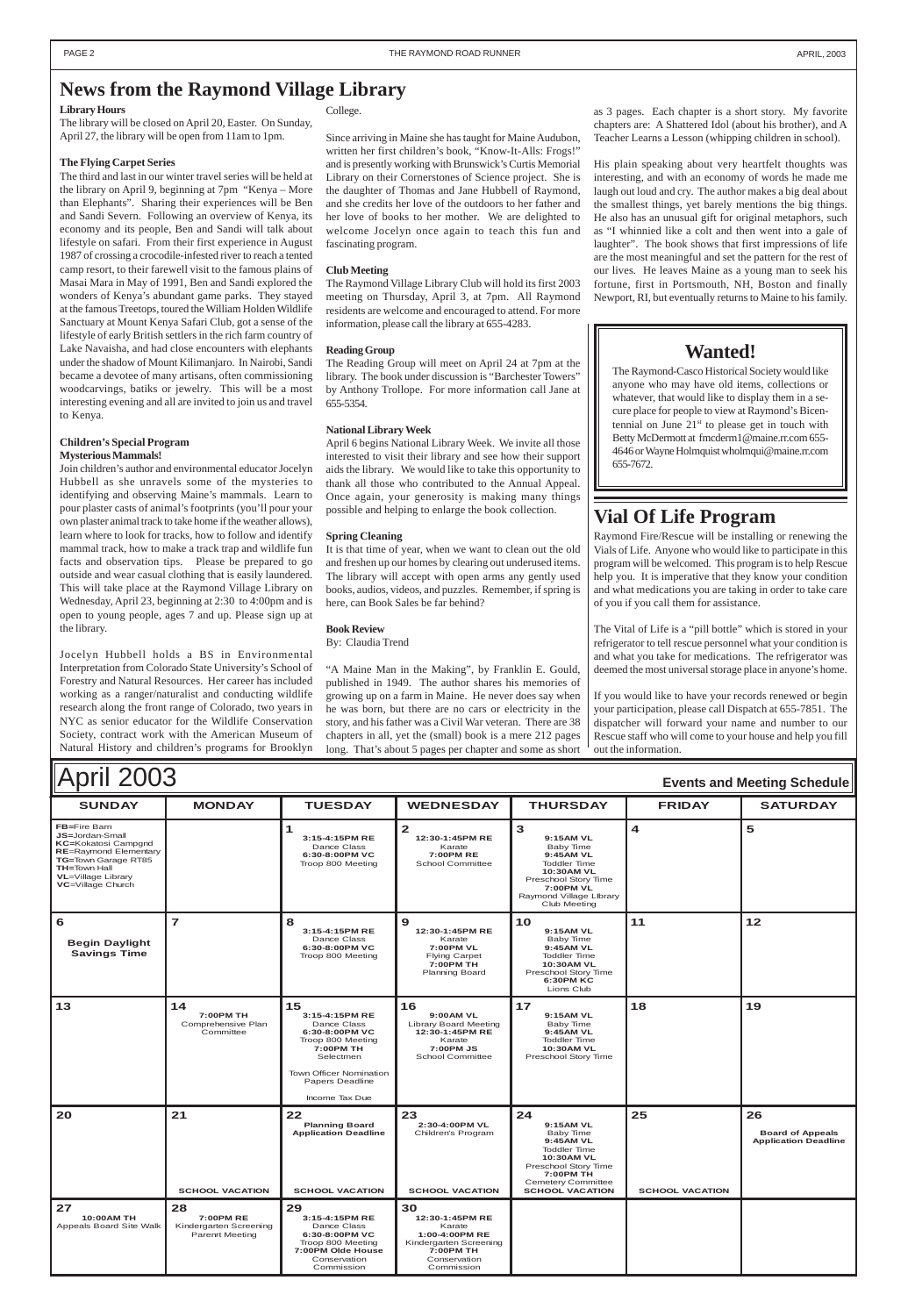### **RAYMOND FIRE/RESCUE ACTIVITY LOG**

| <b>DATE</b><br><b>RESCUE</b> | <b>TIME LOCATION</b>                                      | <b>TYPE OF CALL</b>                              |
|------------------------------|-----------------------------------------------------------|--------------------------------------------------|
|                              | 2/16/2003 757 CANAL RD                                    | DIFF. BREATHING                                  |
|                              | 2/17/2003 204 WEBBS MILLS RD                              | <b>DIFF, BREATHING</b>                           |
|                              | 2/17/2003 1112 ROOSEVELTTRL.                              | FIRE STAND-BY                                    |
|                              | 2/18/2003 1401 MEADOW RD                                  | <b>CAR ACCIDENT</b>                              |
|                              | 2/23/2003 1251 PULPIT ROCK RD                             | SUBJ.FELL                                        |
|                              | 2/25/2003 1137 M/A CASCO                                  | <b>DIFF. BREATHING</b>                           |
|                              | 2/26/2003 1151 MURRY DR                                   | <b>FIRE STAND-BY</b>                             |
| 2/26/2003 1336 GORE RD       |                                                           | <b>OVERDOSE</b>                                  |
|                              | 2/26/2003 1646 M/A CASCO                                  | PARAMEDIC INTERCEPT                              |
|                              | 2/27/2003 1519 ROOSEVELTTRL.                              | <b>CAR ACCIDENT</b>                              |
|                              | 2/28/2003 137 HASKELLAVE                                  | <b>CARDIAC</b>                                   |
|                              | 2/28/2003 1404 WEBBS MILLS RD                             | <b>ATTEMPTED SUICIDE</b>                         |
|                              | 2/28/2003 1544 ROOSEVELTTRL.                              | <b>CAR ACCIDENT</b>                              |
|                              | 2/28/2003 2137 M/A CASCO                                  | <b>BACK PAIN</b>                                 |
|                              | 3/2/2003 1717 MEADOW RD                                   | UNCONSCIOUS MALE                                 |
|                              | 3/3/2003 1727 RAYMOND HILL RD                             | <b>DISLCTED SHOULDER</b>                         |
|                              | 3/4/2003 1054 M/A CASCO                                   | <b>CHEST PAIN</b>                                |
| 3/5/2003 910 MILL ST         |                                                           | <b>CAR ACCIDENT</b>                              |
|                              | 3/6/2003 703 ROOSEVELTTRL.                                | <b>CAR ACCIDENT</b>                              |
|                              | 3/6/2003 852 ROOSEVELTTRL.                                | <b>CAR ACCIDENT</b>                              |
|                              | 3/6/2003 1643 N.RAYMOND RD                                | CAR ACCIDENT                                     |
|                              | 3/8/2003 1028 NOTCHED POND RD CAR ACCIDENT                |                                                  |
|                              | 3/10/2003 1233 ROOSEVELTTRL.                              | CAR ACCIDENT                                     |
|                              | 3/11/2003 1514 WEBBS MILLS RD                             | <b>CO PROBLEM</b>                                |
|                              | 3/12/2003 1107 M/A NAPLES                                 | PARAMEDIC INTERCEPT                              |
|                              | 3/13/2003 1146 NOTCHED POND RD FIRE STAND-BY              |                                                  |
|                              | 3/13/2003 1313 MEADOW RD                                  | <b>PNEUMONIA</b>                                 |
|                              | 3/13/2003 1807 ROOSEVELTTRL.                              | CAR ACCIDENT                                     |
|                              | 3/13/2003 1841 ROOSEVELTTRL.                              | <b>CAR ACCIDENT</b>                              |
|                              | 3/14/2003 2128 TARKLIN HILL RD                            | <b>OVERDOSE</b>                                  |
|                              | 3/15/2003 1041 ROOSEVELTTRL.                              | <b>CAR ACCIDENT</b>                              |
| 3/15/2003 1301               | ROOSEVELT TRL.                                            | <b>FIRE STAND-BY FIRE</b>                        |
| <b>FIRE</b>                  |                                                           |                                                  |
|                              | 2/17/2003 1112 ROOSEVELTTRL                               | SMELL SMOKE IN BLDG                              |
|                              | 2/17/2003 1556 M/A CASCO                                  | <b>FIRE ALARM SOUNDING</b>                       |
|                              | 2/18/2003 1401 MEADOW RD                                  | <b>CAR ACCIDENT</b>                              |
|                              | 2/18/2003 1742 M/A WINDHAM                                | <b>STATION COVERAGE</b>                          |
|                              | 2/21/2003 1807 ROOSEVELTTRL                               | SMELL OF PROPANE                                 |
|                              |                                                           | 2/23/2003 1046 PANTHER PND PINESPOWER LINES DOWN |
|                              | 2/23/2003 1105 MEADOW RD                                  | <b>TRANSFORMER FIRE</b>                          |
|                              | 2/23/2003 1323 ROOSEVELTTRL                               | <b>RESCUE ASSIST</b>                             |
|                              | 2/23/2003 1642 SWANS RD                                   | POWER LINES DOWN                                 |
|                              | 2/25/2003 1058 VIOLA AVE                                  | <b>FRNT END LOADER FIRE</b>                      |
|                              | 2/26/2003 1151 MURRY DR                                   | FIRE ALARM SOUNDING                              |
|                              | 2/26/2003 1200 M/A WINDHAM<br>2/27/2003 1519 ROOSEVELTTRL | <b>CHIMNEY FIRE</b><br>CAR ACCIDENT              |
|                              | 2/28/2003 1544 ROOSEVELTTRL                               | <b>CAR ACCIDENT</b>                              |
|                              | 2/28/2003 2342 EGYPT RD                                   | ASSIST TO CCSO                                   |
|                              | 3/2/2003 1422 LEVEY LANE                                  | TRBL LGHT ALRM PANL                              |
|                              | 3/3/2003 1733 RAYMOND HILL RD RESCUE ASSIST               |                                                  |
|                              | 3/4/2003 554 M/A WINDHAM                                  | <b>FIRE ALARM SOUNDING</b>                       |
|                              | 3/4/2003 612 M/A WINDHAM                                  | <b>STATION COVERAGE</b>                          |
| 3/5/2003                     | 910 MILL ST                                               | <b>CAR ACCIDENT</b>                              |
| 3/6/2003                     | 1643 N.RAYMOND RD                                         | <b>CAR ACCIDENT</b>                              |
| 3/8/2003 824 PLAIN RD        |                                                           | <b>FIRE PERMIT</b>                               |
|                              | 3/8/2003 1028 NOTCHED POND RD CAR ACCIDENT                |                                                  |
|                              | 3/10/2003 1233 ROOSEVELTTRL                               | <b>CAR ACCIDENT</b>                              |
|                              | 3/11/2003 1514 WEBBS MILLS RD                             | <b>CO PROBLEM</b>                                |
|                              | 3/13/2003 1146 NOTCHED POND RD STRUCTURE FIRE             |                                                  |
|                              | 3/13/2003 1807 ROOSEVELTTRL                               | <b>CAR ACCIDENT</b>                              |
|                              | 3/15/2003 1045 ROOSEVELTTRL                               | <b>CAR ACCIDENT</b>                              |
|                              | 3/15/2003 1301 ROOSEVELTTRL                               | SMELL SMOKE IN BLDG                              |
|                              | 3/15/2003 1100 AROUND TOWN                                | <b>BURNING PERMITS</b>                           |

### **The Great Compost Bin Deal**

Have you always wanted to try turning your food waste into nutrient-rich organic compost for your garden? Here's your chance! In honor of Earth Day 2003, the state has contracted with a compost bin manufacturer to sell bins to Maine residents at a dramatic discount. A bin and how-to guide that usually goes for \$80 can be purchased for \$31.50 (tax inc.). The 33" x 35" bins have a 10 year warranty, and they're made of 100% recycled plastic.

What's the catch? The bins have to be ordered by April 30th, and they can only be ordered in sets of 20, so the more people who order one, the better. The bonus is, if everyone composted their food waste, we would reduce our trash tipping fee by 25%- big bucks! Plus, it's a lot better for the environment than incinerating (cough...cough).

Interested? Call the town office and ask them for a form, or look for displays around town. This deal is too good to throw away!

### **Notice**

As of March 18, 2003, any licensed dog that has not been licensed for 2003 will have an additional \$10.00 fee over and above the usual licensing fees.

<span id="page-2-0"></span>The Raymond Board of Selectmen recently took the following actions:

> Meghann was awarded top honors after placing  $1<sup>st</sup>$  in her division in sparring at the Maine Nationals (S.M.A.R.T.) Karate Tournament held in Brunswick on February 15<sup>th</sup>. She also placed second in Kata (Forms). She received trophies in each division.

- 1. Awarded the Boston Post Cane to Raymond's oldest citizen, Ernest Knight.
- 2. Reviewed the results of the Windham Rotary Ice Fishing Derby.
- 3. Accepted the Planning Board resignation of Stephen Harvey.
- Awarded 2002 Town Report printing bid to Maine Label and Printing of Standish.
- Approved the following new street names:
	- a. Fire Lane 212C off Tenny Hill Rd. Skyline Drive
		- b. Fire Lane 60 off Meadow Road Rope Burn Ridge
		- c. Fire Lane 258 (Old Dump Rd) off Egypt Farwell Drive
- 6. Considered the implementation of a Committee Appointment Protocol.
- 7. Voted to hold a public hearing to consider the removal of Zoning Board of Appeals Member.
- 8. Consideration of adoption of official Town Seal.
- 9. Reviewed and authorized:
	- a. February 11, 2003, Treasurer's Warrant;
	- b. February 25, 2003, Treasurer's Warrant;
	- c. March 4, 2003, Treasurer's Warrant;
- d. March 18, 2003, Treasurer's Warrant. 10. Met with the Budget Finance Committee to review the 2003-2004 Municipal Budget.
- 11. Held a Public Hearing on a Community Development Block Grant/Community Planning Grant Application regarding a study of regional service provisions.
- 12. Viewed a presentation by Kevin Woodbrey regarding Raymond's Technology efforts.
- 13. Approved the addition of a Town Meeting warrant article to accept Brown Road and Ball Drive as Town roads.
- 14. Land use legal issue Executive Session.
- 15. Held a workshop meeting to review selected budget issues.
- 16. Met with Bicentennial Committee for a Planning Update.
- 17. Approved the revision of the CEO and Administrative Fee Schedule.
- 18. Accepted Zoning Board of Appeals resignation of Stephen V.P. Mairs, III.
- 19. Approved "No Parking Zone" on Cape Road.
- 20. Approved a five-year snowplowing and sanding contract extension with P & K Sand and Gravel.
- 21. Approved amended Consent Agreement Steven and Yolanda Catir with respect to property formaly owned by Earl and Carol Kline.
- 22. Approved 2002 Unlicensed Dog Warrant.

# **From The Tax Collector's**

**Office**

The second half tax bills go out the end of March and are due April 30, 2003. If the full year's taxes were paid last October, you will not receive another bill until next October. If you still owe a second half but do not receive a bill, or if there has been a recent change of ownership, you may want to verify that taxes have been paid at closing to avoid any unnecessary liens. Our phone number is 655-4742, or you may email me at donna.lovely@raymondmaine.org. To avoid your name being listed in the Town Report for Delinquent Taxes, all tax balances must be paid prior to June 30th.

If your taxes are escrowed and paid by your mortgage holder, it is up to the property owner to forward a copy of that tax bill on to your mortgage holder.

We do now have all property records listed on our Web Site (www.raymondmaine.org) for your convenience.

### **TOWN ELECTIONS**

**FRIDAY, MAY 16, 2003 7:00am TO 8:00pm JORDAN-SMALL MIDDLE SCHOOL GYMNASIUM**

ANNUAL TOWN MEETING

**SATURDAY, MAY 17, 2003 10:00am JORDAN-SMALL MIDDLE SCHOOL GYMNASIUM**

# **Town Seal Design**

**By: Louise Lester**

The Selectmen have made their choices from the submitted designs for the Raymond Town Seal. These designs will be displayed for the voters to make their choice at the Annual Town Meeting on Saturday, May 17, beginning at 10am at the Jordan-Small gymnasium. We are in hopes of having a seal prepared from the design chosen which will be ready for presentation in the fall of 2003.

For more information, please call Louise Lester, Town Clerk, at 655-4742.

### **Raymond Rattlers By: Jeff Weeks, President**

The Rattlers were pleased to see 48 participants in the snowmobile safety course. This was a three-part course, and each participant earned a safety certificate. The course was extended an extra evening, as over half of the participants were interested in the safety certification for ATV's. People riding ATV's, especially children who ride their own machine off their own properties, should look into the Maine Laws. A safety course is mandatory for children under 16 years of age. We would like to extend a thank you to Lou Haskell, from the Maine Wildlife and Inland Fisheries, Steve Allarie, Maine State Warden for Cumberland County, and Craig Gerry, certified instructor and our own club member, who conducted the 10-hour course. Thank you, Michelle Carver, Raymond Rattlers Safety Officer, for coordinating this program. A lot of information was heard, and if each person takes at least one thing they learned from this program away with them, they are that much further ahead.

Our 2nd Annual Pig Roast was a success. We had over 70 people, and the feast was bountiful! The weather could not have been better, and our trails still had plenty of snow cover. Many people came by snowmobiles. We thank everyone who helped make this event spectacular and appreciate each and every one who supported our club.

### **Raymond Girl Spars To Karate Title**

Meg is a green belt at Bushido Karate Dojo in Casco. Her training includes attending multiple karate classes each week. She also assists in teaching, and maintains a vigorous cardiovascular and weight training program.

Meg is a home-schooled senior who was also inducted into the National Honor Roll during the same week. She lives in Raymond with her family and works at BKD Fitness Center in Casco, as well as Ultimate Hair and Tanning in Raymond.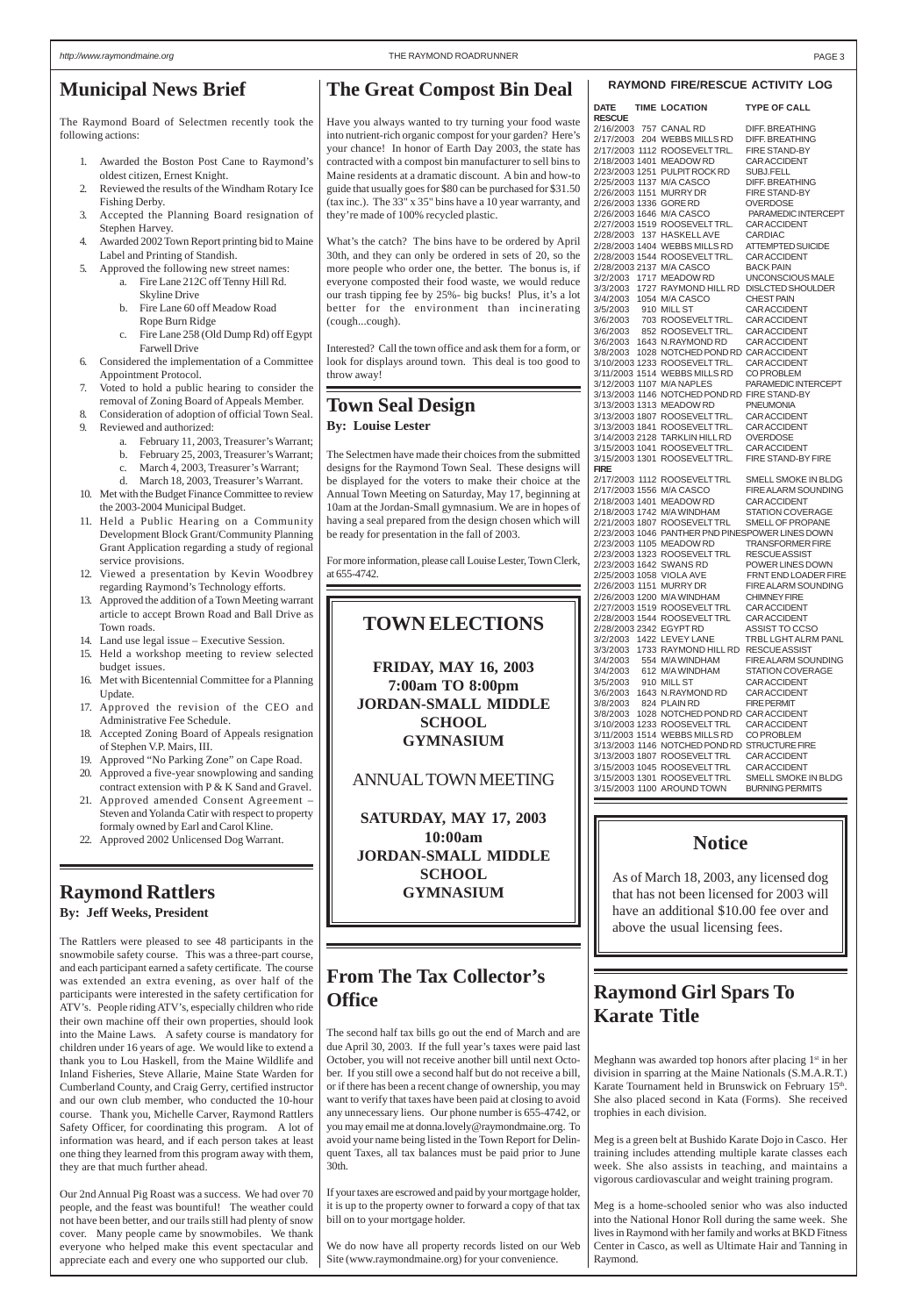## **Raymond Fire Department Seeking Past Members**

#### By: Linda Alexander

The Raymond Fire Department is looking for past members of Fire, Rescue, Auxiliary, and Fire Police. A Pot-luck History Supper will be held in April. For more information, contact Charlotte Rowe 655-4352 or Linda Alexander 655- 4640.

## **Heating Assistance Program**

State Representative Joseph Bruno (R-Raymond) is reminding people that the deadline to apply for heating assistance under the Low Income Home Energy Assistance Program this season is April 30. The program, which helps approximately 53,000 low income Maine households pay for their heating costs, distributes an average benefit of \$484. The money, which is distributed directly to the fuel company, is used to offset unpaid bills or as a credit against future fuel deliveries. The credit is good for up to twelve months.

The Low Income Home Energy Assistance Program is open to any family with an income not exceeding 150% of the federal poverty guidelines. For a family of four the income ceiling for eligibility is \$27,150. If an elderly person or child under two is part of the household, the income ceilings are even higher.

Article XII Definitions – add Open Space Subdivision; eliminate Cluster Subdivision; revise In-Law Apartments Article XIII New provisions for Open Space Subdivisions **Subdivision Regulations** Table of Contents Various changes Article III Definitions – add Open Space Subdivision; eliminate Cluster Subdivision Article IV Preapplication – add Open Space Subdivision; eliminate Cluster Subdivision; amend Submissions Article VIII General Requirements – add Open Space Subdivision; eliminate Cluster Subdivision; revise minimum lot size calculation Article IX Design Standards - add Open Space Subdivision; eliminate Cluster Subdivision **Street Ordinance** Section 5 Revise Street Design Standards and Street Materials Standards **Shoreland Zoning Provisions** Section 15.E Revise provisions for Personal Campsites

Representative Bruno encourages individuals interested in applying for Low Income Home Energy Assistance to contact the local community action program. People may also contact the Maine State Housing Authority by calling 1-800-452-4668.

### **Legal Advertisement**

Town of Raymond Planning Board 401 Webbs Mills Road Raymond, Maine 04071

Public Hearing

Monday, March 31, 2003 7:00pm at the Jordon-Small Modular Classroom Webbs Mills Road

The Raymond Planning Board will hold a Public Hearing on the following proposed amendments. Complete copies of the amendments are available at Town Hall, Tuesday 8:30am to 7pm, Wednesday through Friday 8:30am to 4pm, and Saturday 8:30am to 12noon.

#### **Proposed 2003 Ordinance Amendments**

| <b>Land Use Ordinance</b> |                                                                                                             |
|---------------------------|-------------------------------------------------------------------------------------------------------------|
| Table of Contents         | Various changes                                                                                             |
| Article V                 | Administration - add Open Space Subdivisions; eliminate Cluster                                             |
|                           | Developments                                                                                                |
| Article VIII              | Modifications – eliminate Cluster Provisions; add provisions for ADA-required<br>ramps in required setbacks |
| Article IX.U              | Revise Permanent Seeding requirements in Appendix C and revise                                              |
|                           | Phosphorus Control                                                                                          |
| Article IX.T              | Revise right of way requirements for Back Lot Driveway                                                      |
|                           |                                                                                                             |

### <span id="page-3-0"></span>**Panther Pond Watershed Survey Planned For April; Volunteers Needed**

The Panther Pond Association is coordinating a survey of the Panther Pond Watershed starting this April and is looking for volunteers to help conduct the survey. The goal of the project is to find sites where polluted runoff is washing into Panther Pond so that steps can be taken to keep the pond clean for future generations to enjoy.

Everyone familiar with Maine's "mud season" knows that rain and melting snow eats away at gravel roads, driveways and all areas with bare soil or sparse vegetation. The eroded soil in this runoff carries phosphorus, a plant nutrient, as a hitchhiker. If too much phosphorus reaches a lake, it can act as a fertilizer, increasing algae growth and decreasing water clarity. In severe cases, mats of algae choke out fish, and ruin water quality and recreation.

The survey project will kick off with a volunteer training

session on Saturday, April 26th. Technical staff from local organizations will train volunteers to identify and document soil erosion problems. Over the following weeks, teams of volunteers will survey all of the roads and developed areas in the watershed – noting problems, coming up with potential solutions and talking to landowners. Throughout the summer and fall, technical staff will go out and check the volunteers' work. A project steering committee will then summarize the findings in a final report and consider strategies for pond protection.

Information collected in this survey will not be used for regulatory or enforcement purposes. Rather, it is the first step in a long-term program to work with the community to correct pollution problems and keep Panther Pond clean. Watershed survey projects have served as a springboard for action on Thomas Pond, Raymond Pond and Crescent Lake in Raymond and helped the groups receive significant grants for on-the-ground fixes and education programs.

The Association is currently seeking volunteers to help conduct the survey. Volunteers should be able to attend a daylong training on Saturday, April 26th (9am-3pm), and spend another day or two surveying developed areas in their assigned areas. To sign up or get more information about the project, contact Ben Severn at 655-3936 or bsevern@aol.com.

| Philip      | Afthim            | Mirna                         | Lewis      |  |
|-------------|-------------------|-------------------------------|------------|--|
| Ernest      | Allen             | Kevin                         | Marshall   |  |
| James       | Anderson          | David                         | McCourt    |  |
| <b>Neil</b> | Beach             | Michelle                      | McLauchlan |  |
| Timothy     | <b>Blackstone</b> | Cassandra                     | McPhail    |  |
| Elliott     | <b>Bryce</b>      | G                             | Miranda    |  |
| Richard     | <b>Buzzell</b>    | Pamela                        | Neal       |  |
| Jeffrey     | Callahan          | John                          | Painter    |  |
| Charlotte   | Carson            | Tracey                        | Parkhurst  |  |
| Gregory     | Charette          | Sonya                         | Pelletier  |  |
| Wade        | Clukey            | Katie                         | Perkins    |  |
| Charles     | Cole              | Charles                       | Phillips   |  |
| Dennis      | Cole              | James                         | Phoenix    |  |
| Patricia    | Cole              | Carl                          | Plummer    |  |
| Frederick   | Conti             | Michelle                      | Plummer    |  |
| Edward      | Creaser           | Richard                       | Porter     |  |
| Joseph      | Davis             | Gregory                       | Scott      |  |
| Amanda      | Dean              | James                         | Shively    |  |
| Donald      | Dean              | Clifford                      | Small      |  |
| Janet       | Dean              | Amanda                        | Snow       |  |
| Eleanor     | Dennis            | Gloria                        | Snyder     |  |
| Paul        | Dennis            | Joan                          | Southwick  |  |
| Gertrude    | Drowns            | Neil                          | Southwick  |  |
| Andrew      | Eaton             | Katherine                     | Stephens   |  |
| Ron         | Eaton             | Russell                       | Stephens   |  |
| Charles     | Faircloth         | Frank                         | Sullivan   |  |
| Beverly     | Farley            | Albert                        | Taylor     |  |
| Mark        | Flanagin          | Tegan                         | Trimmer    |  |
| Alton       | Gardner           | Ms. Kenneth                   | Twombly    |  |
| Julia       | Gillespie         | Jan                           | Wetzel     |  |
| Charlotte   | Goudey            | Paul                          | Wetzel     |  |
| Patrica     | Graham            | Louise                        | Whitney    |  |
| Eugene      | Grass             | Martha                        | Whitten    |  |
| Avon        | Hilton            | Susan                         | Willett    |  |
| Viola       | Hilton            | Theodore                      | Willett    |  |
| William     | Howells           | Ruth                          | Williams   |  |
| Gladys      | Huckins           | Christina                     | Wing       |  |
| William     | Kemp              | <b>Country Sales</b>          |            |  |
| David       | Kennerson         | Jordan Bay Jean Co.           |            |  |
| Christopher | Kennison          | Raymond Service Center        |            |  |
| Karen       | Knight            | Sebego Lake Chevron           |            |  |
| Clifford    | Kraft             | Taylors Marina Trustees       |            |  |
| M           | Leavitt           | <b>Titan Machine Products</b> |            |  |
| Michael     | Lewey             |                               |            |  |
|             |                   |                               |            |  |

### **Unclaimed Property List**

In his annual review of the State Treasurer's unclaimed property list, Representative Joe Bruno (R-Raymond) uncovered hundreds of dollars due his constituents last year. As a result of his work to locate people with unclaimed property, seven of Representative Bruno's constituents claimed a total of \$574.41.

The Unclaimed Property Division of the State Treasurer's Office unites Maine citizens with their lost property. Typically, these unclaimed assets are savings and checking accounts, contents of safe deposit boxes, life insurance policies, utility deposits and undistributed dividends. These and other assets are transferred to the Treasurer after a specific length of inactivity, usually five years. Currently the Unclaimed Property Division has on file more than 75,000 accounts with a total value of close \$50 million.

If your name is on the following list, you can reach the State Treasurer's website at www.maine.gov/treasurer and submit your claim over the web. The claim form can also be printed and mailed to the State Treasurer's Office, Unclaimed Property Division, 39 State House Station, Augusta, ME 04333. The Treasurer's office can also be reached toll free from within Maine at 888-283-2808 or from out of state at 207-624-7470.

### **Nomination Papers Are Available**

Nomination papers for election of officers for the next Annual Town Meeting are available at the Town Office. Positions to be elected are Selectman (1), School Committee (3), Budget/Finance Committee (3). Papers need to have not less than 25 signatures and not more than 100 on them. You can pick up the nomination papers during regular business hours at the Town Office. The deadline for submission of papers is Tuesday, April 15, 2003, at 7pm.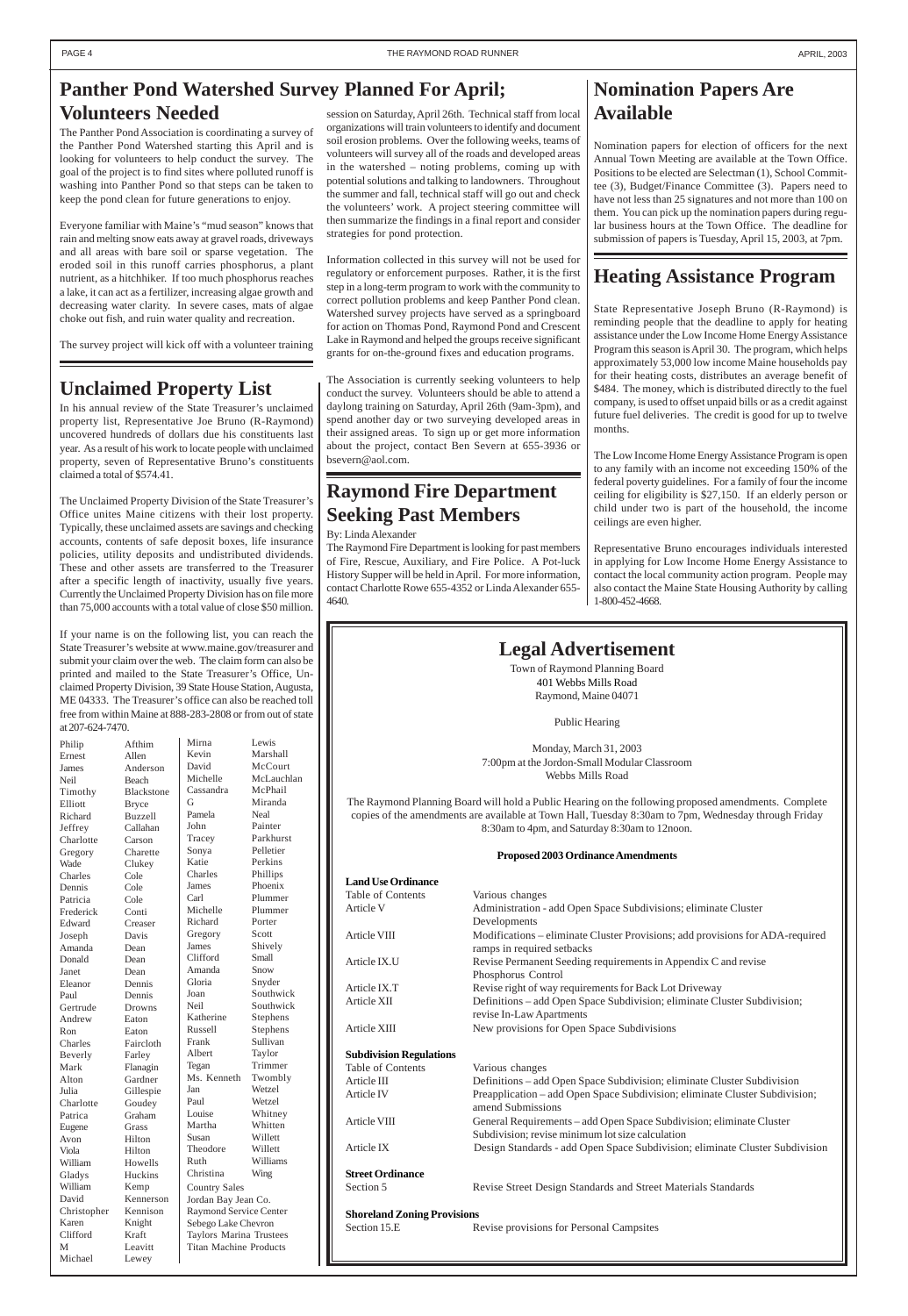## **Board Of Selectmen Approve Revised Fee Schedule Effective May 1, 2003**

The Board of Selectmen voted unanimously at their Tuesday, March 18, 2003, meeting to implement a revised Fee Schedule for Code Enforcement fees as well as an adjustment in the miscellaneous fees, for notice and publication fees for Planning Board and Board of Appeals applications, as well as checks returned for insufficient funds. The new Fee Schedule replaces the current Fee Schedule, and revised fees are shown below for comparison. The last revision in construction permit fees occurred in 1990.

Before making recommendations for fee revisions, a comprehensive survey was conducted of surrounding towns to ascertain charges in our neighboring communities. The intent of the Fee Schedule change was to help offset increasing costs incurred by the Town in reviewing and administering new development. Over the past several years, permit activity in the Town has been increasing at a substantial rate. This year over \$14,000,000 in new valuation is expected.

Please call the Town Office at 655-4742 with any questions.

### **Amendments To Town Of Raymond Fee Schedule**

**Effective May 1, 2003 Approved March 18, 2003** Stay in character! Hold that diagonal! Louder, please! Those are the instructions you might hear (many times over) if you drop by drama rehearsals most any weekday at Jordan-Small Middle School. Since early February, a cast of 66 students, grades 5-8, have been working diligently to prepare a full blown musical production of *Annie Jr.*, to be presented to the public Friday and Saturday evenings, April 11<sup>th</sup> and 12<sup>th,</sup> at 7pm.

| <b>Building Permits:</b>                                | <b>Current Fee</b>          |                                | <b>New Fee</b>                   |
|---------------------------------------------------------|-----------------------------|--------------------------------|----------------------------------|
| New construction or additions                           | \$.15 per square foot       |                                | \$.20/sf finished area           |
| New Construction or additions                           | \$.10 per square foot       |                                | \$.15/sf unfinished area         |
| Commercial/Industrial                                   | \$.15 per square foot       |                                | \$.20/sf                         |
| Minimum permit fee                                      | \$5.00                      |                                | \$10.00                          |
| Alterations or Renovations                              |                             |                                |                                  |
| Up to \$500.00                                          | \$5.00                      |                                | \$10.00                          |
| \$501.00 to \$1000.00                                   | \$10.00                     |                                | \$15.00                          |
| \$1001.00 to \$5000.00                                  | \$20.00                     |                                | \$25.00                          |
| \$5001.00 to \$10,000.00                                | \$30.00                     |                                | \$35.00                          |
| \$10,001.00 and up                                      | \$30.00 plus \$4.00 per     |                                | \$35.00 plus \$5.00 per          |
|                                                         |                             | thousand or fraction thereof   | thousand or fraction thereof     |
| <b>Separate Permit Fees:</b>                            |                             |                                |                                  |
| Chimneys/Antennas                                       | \$7.50                      |                                | \$10.00                          |
| Moving (within town)                                    | \$5.00                      |                                | \$10.00                          |
| Moving (into town)                                      | $$.10/\$.15/\text{sq.fit}.$ |                                | $$.15/\$.20/\text{sq.fit}.$      |
| <b>Demolitions</b>                                      | \$5.00                      |                                | \$10.00                          |
| Signs (business, commercial)                            | \$12.50 up to 6 sq.ft.      |                                | \$15.00 Plus \$.10/sq.ft. over 6 |
| Swimming Pools (inground)                               | \$15.00                     |                                | \$20.00                          |
| Swimming Pools (above ground)                           | \$10.00                     |                                | \$15.00                          |
| Docks (permanent or seasonal)                           |                             |                                |                                  |
| one time only Registration fee                          | \$.05 per sq. ft.           |                                |                                  |
| <b>Plumbing Fees:</b>                                   |                             |                                |                                  |
| Non-engineered systems                                  |                             | \$100.00 plus \$10.00 town fee |                                  |
| Primitive Disposal system (includes alternative toilet) |                             | \$100.00                       |                                  |
| Engineered systems                                      |                             | \$200.00 plus \$10.00 town fee |                                  |
| System Components (installed separately)                |                             |                                |                                  |

Treatment Tank  $$ 50.00 \text{ plus } $10.00 \text{ town fee}$ Holding Tank  $$100.00$  plus \$10.00 town fee Alternative Toilet \$50.00 plus \$10.00 town fee

### **Raising The Bar**

How about joining us on April  $11<sup>th</sup>$  or  $12<sup>th</sup>$ ! We think your trip will be worth the \$5.00 admission (all of which will go back into program expenses and improvements). And, by the way, be sure to wear your socks, for we mean to "knock

### **By: Marilee Dunklee, Consulting Teacher for Gifted & Talented Services**

Did I say *working*? How about blocking scenes, learning songs, running lines, working on characterization, rehearsing choreography, and — oh, yes — then doing it all a second time, or third, or tenth — to the point of exhaustion some days! A major goal of the drama program this year is to instill skills and appreciation for quality performing. Without doubt, the cast of *Annie* is learning what quality performing means and, more importantly, how much commitment and effort are required to achieve that quality.

As directors, Mary Thornton and I are having a ball! We have been quite impressed with the dedication and patience, perseverance and positive attitudes of the students. While several of the cast have had some acting experience with Windham Center Stage or other area programs, most are first timers in the performing arts. Being brand new can be an eye-opening experience. In a recent "Take five" conversation, I asked cast members what was most frustrating in this process. Without hesitation, one student answered, "Doing it over and over again."

|                                                     |                                           |                                | $\cdots$ $\cdots$ , $\cdots$ $\cdots$ $\cdots$ $\cdots$ $\cdots$ $\cdots$ $\cdots$ $\cdots$ $\cdots$ $\cdots$ $\cdots$ $\cdots$ $\cdots$ |
|-----------------------------------------------------|-------------------------------------------|--------------------------------|------------------------------------------------------------------------------------------------------------------------------------------|
| Disposal Area                                       |                                           | \$75.00 plus \$10.00 town fee  | them off."                                                                                                                               |
| Engineered Disposal Area                            |                                           | \$150.00 plus \$10.00 town fee |                                                                                                                                          |
| Separated Laundry Disposal System                   |                                           | \$35.00 plus \$10.00 town fee  | Annie Jr., written by Thomas Meehan, Charles Strowse,                                                                                    |
| <b>Seasonal Conversion Permit</b>                   |                                           | \$50.00 plus \$10.00 town fee  | and Martin Charmin, is from the Broadway Jr. collection                                                                                  |
| <b>Internal Plumbing Fees:</b>                      |                                           |                                | and is produced by special arrangement with Music<br>Theater International.                                                              |
| Per State schedule:                                 | \$ 6.00 per fixture plus \$10.00 town fee |                                |                                                                                                                                          |
|                                                     | \$24.00 minimum plus \$10.00 town fee     |                                |                                                                                                                                          |
| *Plumbing fixtures include backflow devices.        |                                           |                                | <b>Raymond Elementary School</b>                                                                                                         |
| <b>Other Code Enforcement Fees:</b>                 |                                           |                                | <b>Art In The Raymond Village</b>                                                                                                        |
|                                                     | \$1.00                                    | \$10.00                        |                                                                                                                                          |
| Campsite (personal)                                 |                                           |                                | Library                                                                                                                                  |
| <b>Miscellaneous:</b>                               |                                           |                                | <b>By: Jesse Romanoff Burton, RES Art</b>                                                                                                |
| Lunch Wagons                                        | \$50.00                                   |                                | <b>Teacher</b>                                                                                                                           |
| Appeals Board/Planning Board Abutters Notices       |                                           | \$5.00 each notice             | The third grade at Raymond Elementary School studied                                                                                     |
| Appeals Board/Planning Board Newspaper Legal Notice |                                           | $$30.00$ /ad                   | Winslow Homer's watercolor landscapes earlier this year                                                                                  |
| <b>Bounced Checks</b>                               | \$20.00                                   | \$25.00                        | in art class. The students produced magnificent works. A                                                                                 |
|                                                     |                                           |                                | representation of this work is currently on display in the                                                                               |
|                                                     |                                           |                                | Raymond Village Library thru April.                                                                                                      |

With each rehearsal we see students grow and improve, become more comfortable with themselves onstage, develop confidence. Many are also beginning to see why we have to work so hard, why we have to do it "over and over again" if we want to be really good. You see, our motto – or battle cry, if you will – is "Socks Off!" because our goal is to "knock the socks off" the audience when we perform in April.

This kind of project takes a team effort. Music teacher Randy Crocket is working with us on the music and sound. Sixth grade teacher Patricia Feeney is contributing some of the choreography. The PTA has contributed funds to help with our sound and lighting needs. A dedicated parent group is busy gathering or making costumes and props, building and painting sets, handling publicity and advertising, planning refreshment sales, and accomplishing scores of other tasks essential to bringing off the show.

Why raise the bar in drama? Middle school principal Charlie Miller, a strong advocate of the performing arts, puts it this way, "I've found that drama, like sports, can reach students in ways nothing else can. Educationally, such activities develop skills and also self-discipline and self-esteem." It is our goal to develop a performing arts program that becomes an important and valued component in the culture of Jordan-Small Middle School and one that makes connections with the Raymond community and beyond through performance and collaboration.

<span id="page-4-0"></span>Mon., April 14 To Sun., April 20, 2003 A time to turn ON reading and turn OFF the television!

The Raymond community has participated in TV-Turnoff Week since it began in 1995. It is a time to reflect on what we watch on TV and on the amount of time our families spend in front of the television. In order to accommodate the spring school vacation, our dates will be different from the national program.

National TV-Turnoff Week is coordinated by TV-Free America, a national nonprofit organization that encourages Americans to reduce, voluntarily and dramatically, the amount of television that they watch in order to promote richer and more connected lives, families and communities.

We encourage everyone to participate and set some realistic goals relating to television viewing. Please join us in the weeklong celebration. We will be sending home more information as the dates draw near.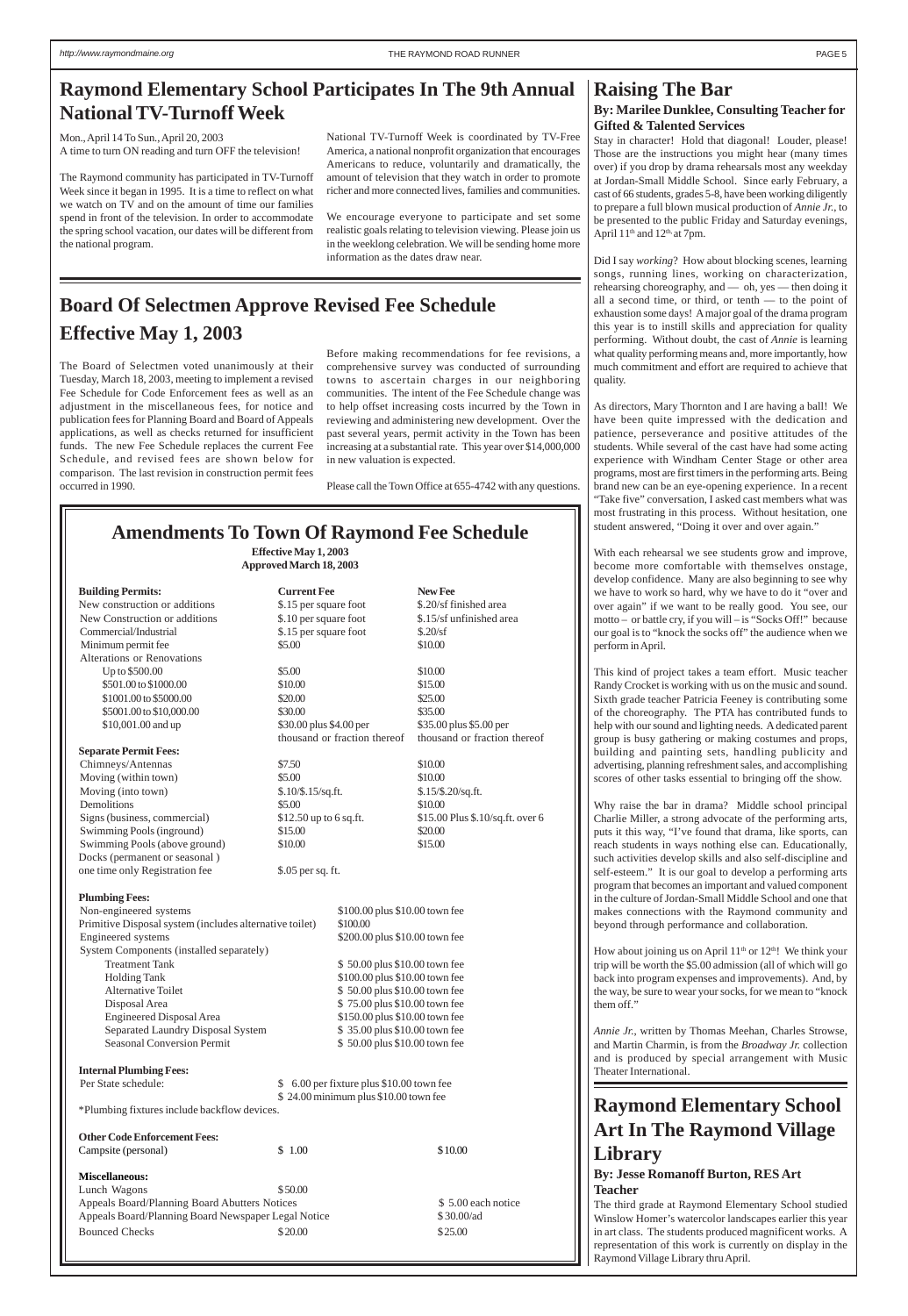### **Raymond Students Raise \$3500+ For American Heart Association**

Congratulations to the students at Raymond Elementary School and Jordan-Small Middle School for their strong support of Jump for Hearts, an annual program held at each school in support of the American Heart Association. This year the physical education departments at both schools conducted the program, which not only taught the students healthy heart habits but also welcomed pledges in support of the American Heart Association. Ninety-two students at Raymond Elementary School raised \$3,032, and ten students at Jordan-Small Middle School raised \$485, for a total of \$3,517. A special thank you goes to Joni Merrill and Betsy Lepper, the phys ed teachers at JSMS and RES, for their strong leadership and their attention to the educational and fundraising components of the program. Appreciation is also expressed to Leigh Walker and Julie Orsini for the tireless stewardship of the program. Jump for Hearts is sponsored by the Raymond PTA.

### **Jordan-Small Middle School Honor Roll**

Julia Trepanier Stephanie Spaulding Megan Stevenson Kelsie Taylor Justin Terry Chelsea Tevanian Julia Trepanier Marybeth Wiley

**5th Grade High Honors 1st Quarter 2nd Quarter** Caroline Blake Jordan Baker Emily Dodge Haley Desjardins Sam Hutchinson Emily Dodge Amber Gillis Amber Gillis Hannah LaChance Sam Hutchinson Devin MacKenzie Hannah LaChance Marybeth Wiley Devin MacKenzie

Katie Lentine

#### **5th Grade Honor Roll**

Lauren Weeks Kees vanHaasteren<br>Eric Wisutskie – Danielle Walton Chad Zawistowski Eric Wisutskie

Danielle Walton Chad Zawistowski

**1st Quarter 2nd Quarter** Ben Algeo Ben Algeo Katie Allen Katie Alle Jordan Baker Caroline Blake Kaitlin Chandler Abby Brockelbank Dean Darien Kaitlin Chandler Haley Desjardins Dean Darien Ian Dufour Jenna Eastman Jenna Eastman Jordan Flynn James Fisher Maria Fusco Nicole Fusco Nicole Fusco Sam Harvey Kelsey Harris Zachary Knights Sam Harvey Katie Lentine Zachary Knights Josh Leviness Morgan Larrabee Emma Levinsky Josh Leviness Chantelle Lydick Emma Levinsky Abigail McIvor Dustin Libby AJ Olsen Chantelle Lydick James Plummer Dillon McGowan John Scripture Abigail McIvor Megan Stevenson Nathaniel Ohman Kelsie Taylor AJ Olsen Justin Terry James Plummer Chelsea Tevanian John Scripture

#### **6th Grade High Honors 1st Quarter 2nd Quarter** Bethany Dudley

Hannah Huber Ashley Waldron Lauren Weeks

#### **6th Grade Honors 1st Quarter 2nd Quarter**

Ashley Baker Arielle Blanchard Tom Cave Courtney Bruno Logan Cline Tom Cave Nathaniel Dixon Logan Cline Bethany Dudley Phoebe Crockett Evan Flynn Nathaniel Dixon Brandon Guerrette Jacob Hotham Jacob Hotham Eljah Hughes Hannah Huber Tyler Jamison Ali Knight Ali Knight Steven Lentine Steven Lentine Marie Libby Marie Libby Patrick Martin Patrick Martin Nina McNally Nina McNally Rebecca Morris Brandi Mitchell Christopher Myers Rebecca Morris

Ashley Baker Alyson Feltovic Sibyl Cunningham Nick Gredin Taylor Duncanson Kelsey Nadeau Christophen Myers

#### **7th Grade High Honors**

**1st Quarter 2nd Quarter** Alexandra Gordan Cassie Ashton Ian Levinsky Bridget Byrne Amy McIntire Sarah Crockett

Alison Gagnon Alexandra Gordan Danielle Holman Amy McIntire Elizabeth Stevenson Robyn Stillings Kyle Woodbrey

**7th Grade Honors**

#### **1st Quarter 2nd Quarter**

Kurt Crockett Travis Guerrette

Cassie Ashton Amy Cobb Harmony Brown Kurt Crockett Bridgit Byrne Sarah Crockett Amy Cobb Ashley Daggett

Sarah Crockett Julia Hartig Ashley Daggett Ian Levinsky Khristopher Fenton Nicole Lloy Alison Gagnon Lucas McNally Travis Guerrette Brittany Michaud Danielle Holman Taylor Parker Lucas McNally Douglas Remick Brittany Michaud Jessica Stevens Michael Orsini Justin Woodbrey Taylor Parker Alison Remalia Douglas Remick Elizabeth Stevenson Robyn Stillings Justin Woodbrey Kyle Woodbrey

#### **8th Grade High Honors**

**1st Quarter 2nd Quarter** Keegan Brown Julia Comeau Julia Comeau Bryan Connor Katie Eastman Nicole Gagne Amanda Hammett John Shively

Bryan Connor Skylar Duncanson

### **8th Grade Honors**

Alyse Bartholomew Alyse Bartholomew

**1st Quarter 2nd Quarter** Ian Acker Ian Acker Brittany Cogswell Keegan Brown Travis Cook Travis Cook Jennifer Curtis Jennifer Curtis Skylar Duncanson Andrea Douglass Amanda Evans Amanda Evans Harmony Fontes Katie Eastman Taylor Fey Taylor Fey Kayleigh Flynn Kayleigh Flynn Nicole Gagne Kyle Gagnon Cameron Gosney Cameron Gosney Roman Gosney **Roman Gosney** Grace Keilt-Freyre Hannah Kelley Hannah Kelley Troy Knight Troy Knight Elliot LaMarre Elliot LaMarre Jacob Markowski Jacob Markowski Ben Myhaver Molly Niziol Molly Niziol Kameron Purinton Kameron Purinton Rebecca Randall Rebecca Randall Justin Robinson Justin Robinson

| Andrew OÖNeill                                        | Kelsey Nadeau           | Kainani Stevens   | Laken Perry             |
|-------------------------------------------------------|-------------------------|-------------------|-------------------------|
| Jacob Perry                                           | Andrew O'Neill          | Hannah Whitcher   | Erika Richardson        |
| <b>Brittany Plummer</b>                               | Jacob Perry             | James Wiley       | John Shively            |
| Lindsay Ryan                                          | <b>Brittany Plummer</b> | Emjay Williams    | Kainani Stevens         |
| Laura Sanborn                                         | Elizabeth Prout         | Stephen Wisutskie | <b>Travis Stevenson</b> |
| Alyson Schadler                                       | Lindsay Ryan            |                   | Dan Tracy               |
| Zachary VanBaars                                      | Laura Sanborn           |                   | James Wiley             |
| Kees vanHaasteren                                     | Alyson Schadler         |                   | <b>Stefan Winslow</b>   |
| Ashley Waldron                                        | Jacob Trickey           |                   | Stephen Wisutskie       |
| Danielle Walton                                       | Zachary VanBaars        |                   |                         |
| Wednesday afternoon, April 30: Kindergarten Screening |                         |                   |                         |

## <span id="page-5-0"></span>**Most Improved Student Awards Jordan-Small Middle School**

**Grade 5:** James Fisher Emma Levinsky Morgan Larrabee Lindy Haycock

**Grade 6:** Harry Wood Rebecca Morris Becky Schlegel Britny Chevarie Zac Van Baars Courtney Bruno Logan Cline Tom Cave Jake Trickey Adam Greenwood Chey King Tyler Jamison

**Grade 7:** Sarah Crockett Justin Woodbrey Cody Winde Sharla Benedetto Lyzz Stevenson Julia Hartig Luke McNally Grant Dodge Mike Churchill Markie DeSorbo Victoria Christy Natasha Carson Jared Marcinuk Alex Fogg Bob Murphy

### **Grade 8:** Andrea Douglass

Laken Perry Andrew Jordan

### **Kindergarten Screening At The Raymond Elementary School**

Appointments are now being taken for kindergarten screening. If you are a current Raymond resident and have a child who will be 5 years old on or before October 15, 2003, and will be entering kindergarten in the fall, then please call the Superintendent of Schools office at 655- 8666 to schedule a screening appointment for the afternoon of April 30 or May 7. Peggy Jensen, Home-School Coordinator, will provide additional information in the preschool newsletter. Please call Mrs. Jensen at 655-8672 extension 108, if you are new to the Raymond School District or have not yet scheduled your home visit.

Monday, April 28: Parents Informational Meeting for

### **RES Honor Roll Update**

Principal Norma Richard would like to congratulate Weston Masi, grade 4, for earning honor roll grades for both  $1<sup>st</sup>$ and 2nd quarter. Weston's name was inadvertently left off the honor roll last month.

### **Raymond Extended Day News**

The R.E.D. Program is very happy to announce that Lynn Nadeau is the new Assistant Director. Lynn has been with the program for 2 years and has a valued interest in the program. Lynn has stepped right into this role and is doing a great job.

As Summer R.E.D. approaches, we are currently looking

to fill some positions. The R.E.D. program is seeking qualified staff members for their upcoming summer program. All candidates must be at least 18 yrs of age and have an interest in working with children. Experience is a plus. We are also hiring a bus driver for our summer program. If you are interested in any of these positions, please contact Kristi Curtis at 655-3203.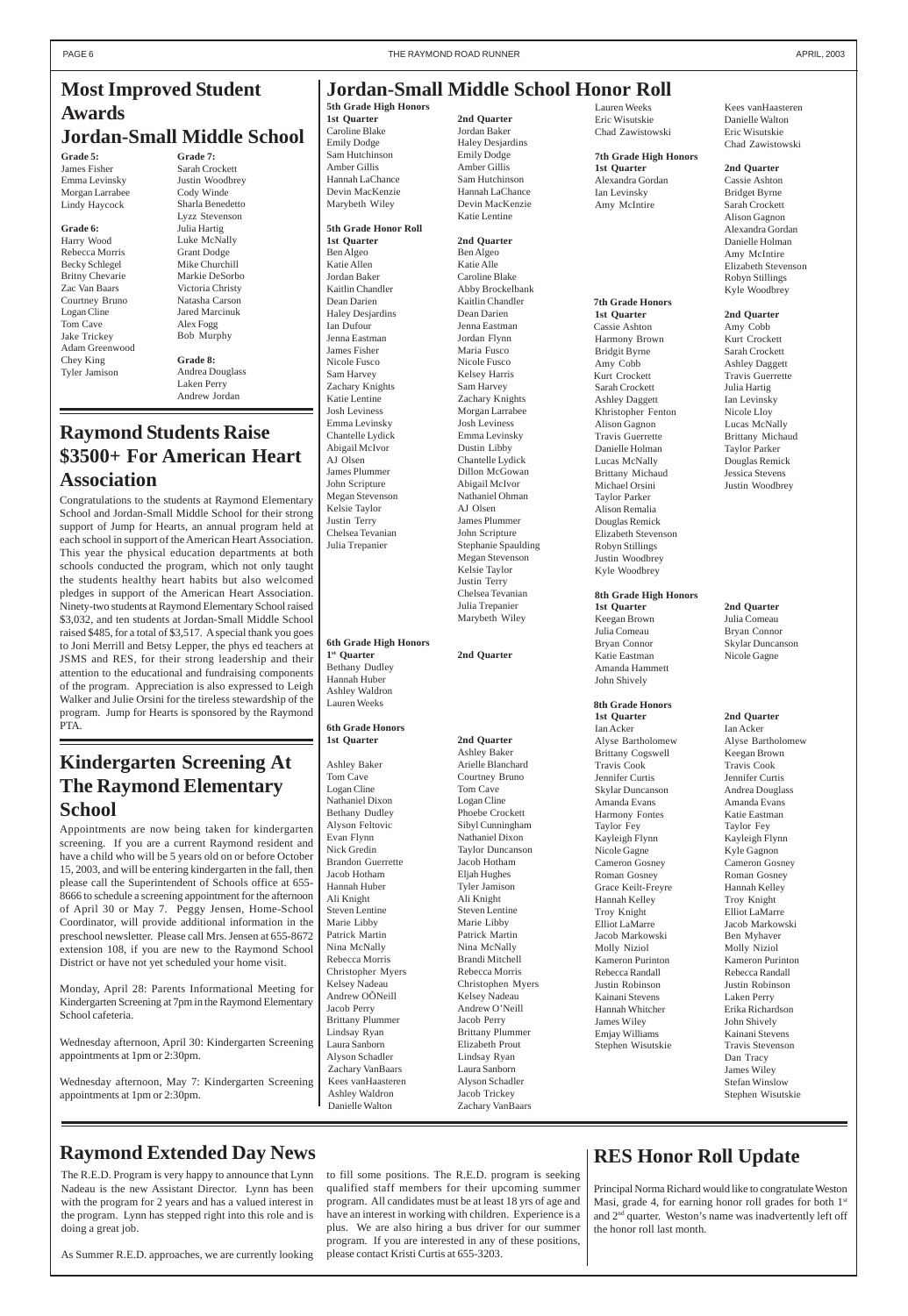<span id="page-6-0"></span>

## **Swim Instructor Needed For Raymond Recreation**

### **Summer Program**

### **Raymond Recreation Association Tennis**

We need a parent to coordinate/help organize the program beginning in May. Please help!! Call Pat at 655-465'



The Raymond Recreation Association will offer a tennis program to children in the 3rd and 4th grades. Sessions will begin on Wednesday, April 30th, and continue for five Wednesdays through May 28th. There is a \$2 donation per student for the entire program.

Lessons will be held at Village Tennis on Mill Street in Raymond and will begin at 12:45 and run until 1:45pm. The school bus will deliver students to the tennis courts, and parents should arrange to meet children after class. Participants must wear tennis or other court-type shoes

From Feb 28<sup>th</sup> to Mar. 2<sup>nd</sup> Kaleigh Lambert, daughter of Lori and Daniel Lambert of Raymond, attended the International Society of Poets Spring Convention and Symposium in Orlando, Florida. While there, Kaleigh had the opportunity to join with poets from over 50 nations in seminars, workshops and discussion groups. She also attended lectures and had the chance to read her poetry in front of fellow poets from around the world. Pulitzer Prize winning poet W.D. Snodgrass was among the guests who read their poetry as well as Dr. Herbert Woodward Martin and Dr. Len Roberts.

and bring tennis rackets and comfortable clothes. To



arrange for racket loan, call the number below.

Look for registration forms being distributed at school the week of April 1 to be returned by April 8. If you have not registered by that date, phone Pat at 655-4657.

If you are able to help with the program, or for more information, please call Pat at the number above.

### **Kaleigh Lambert International Poet Of Merit**



Kaleigh is a former student of Jordan-Small School and is currently a freshman at Windham Christian Academy. She has been writing poetry since age eight and had her first poem published in the book "*Promises of Love"*, The International Library of Poetry.



This is what Kaleigh had

to say about the convention. "This was a great experience for me, and one I'll not soon forget. It was wonderful to meet so many interesting poets from around the world and also to share in the World's Largest Poem For Peace which we were all encouraged to add to."

Congratulations to Kaleigh for being named an International Poet of Merit and for representing Raymond, ME, at this convention. It is wonderful to see our local students achieving and excelling in their artistic endeavors.

### **Mentoring Makes Community Connections**

Deputy Joe Schnupp visited the mentoring program in March to meet mentoring pairs and to answer questions about his work as a law enforcement officer. He also talked about the danger of drinking and driving and demonstrated the effects of using alcohol by allowing us to try on special goggles. We look forward to another visit from him in the spring.

The mentoring pairs will be making further community connections through service projects this spring. We made place mats for the monthly senior citizen supper in March, and several program participants helped to greet and serve.

On March 17th, Raymond Mentoring Partnership joined mentoring programs from around the state in the State Capitol Hall of Flags to celebrate Maine Mentoring Day. Governor Baldacci spoke in support of these important relationships, and awards were given to WGME 13, Verizon, the Rotary and others for their efforts in creating public awareness and resource development for mentoring.

*Deputy Joe Schnupp visits the mentoring program.*

*Lori Rand and Debra Martin attend Maine Mentoring Day in Augusta.*

A world united evermore

By Kaleigh Lambert

We are asking for help in spreading our message through your community network. We believe that "word of mouth" advertising through our community may produce candidates for the job. Please tell others about the following:

Summer job available for Red Cross Water Safety Instructor: Great summer opportunity for Raymond youth, minimum age 18.

- \$10.00 per hour
- WSI training paid by RRA

Also seeking:

- Non-teaching parent volunteers to help.
- Paid instructor aids minimum age 16 and must have lifeguard or water safety aid certification
- Raymond Recreation summer swim program coordinator

Contact Pat at 655-4657 for more information.

### **Calling all kids from 5 - ?**

Raymond Village Church 27 Main Street - Raymond **Movie Night!**

Join us during April vacation for pizza and a movie. Tuesday, April 22nd, from 5:30 - 8:30pm Presenting the story of "Jonah" as told by VegiTales (Parents are welcome to join us!) For More Information Call 655-7749